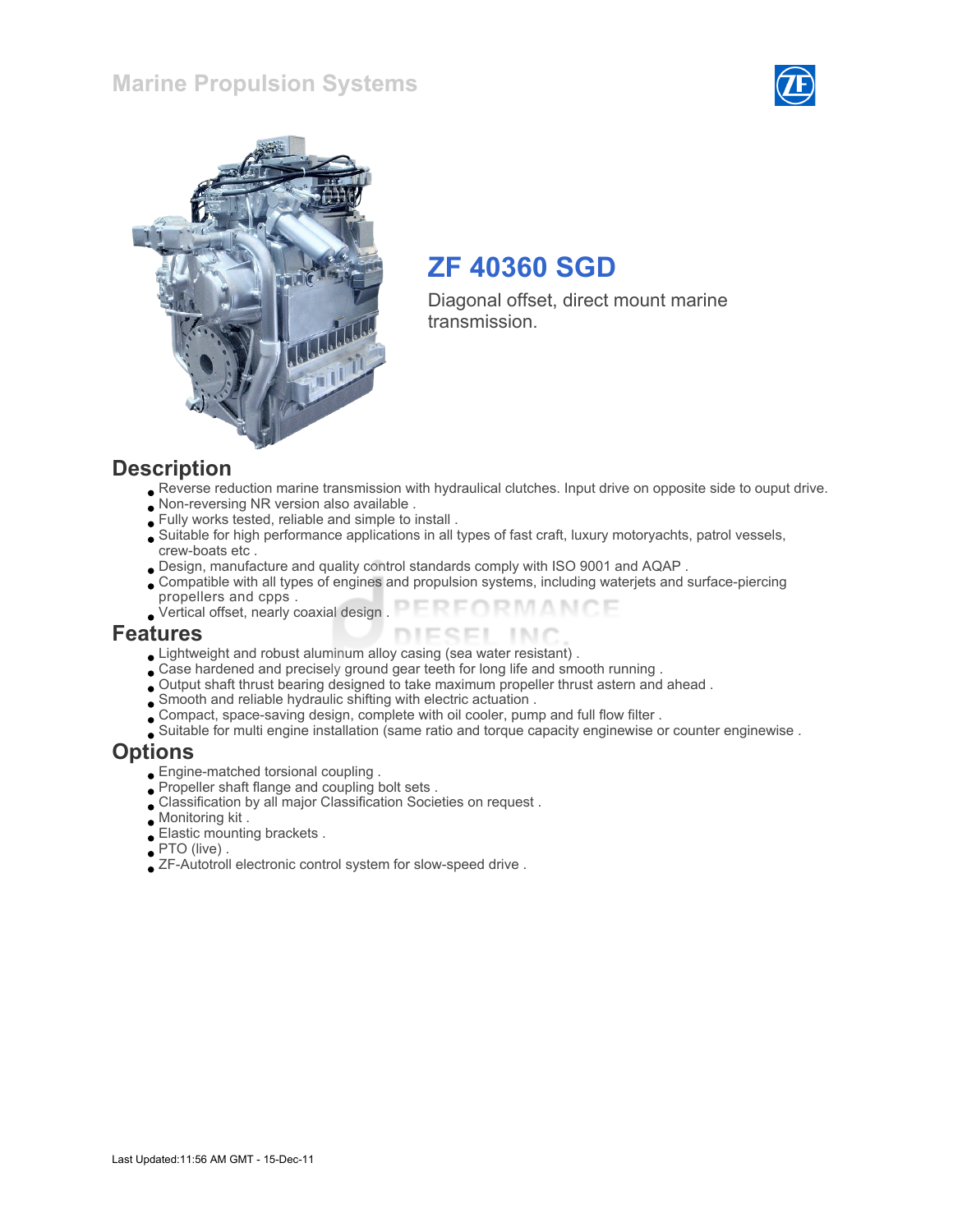Ratings

## Light Duty

| RATIOS                           | <b>MAX. TORQUE POWER/RPM</b> |                                                              |           |    | <b>INPUT POWER CAPACITY</b> |         |           |          |           |    | MAX.       |
|----------------------------------|------------------------------|--------------------------------------------------------------|-----------|----|-----------------------------|---------|-----------|----------|-----------|----|------------|
|                                  | Nm                           | ftlb                                                         | <b>kW</b> | hp | <b>kW</b>                   | hp      | <b>kW</b> | hp       | <b>kW</b> | hp | <b>RPM</b> |
|                                  |                              |                                                              |           |    |                             | 900 rpm |           | 1000 rpm | 1100 rpm  |    |            |
| $\blacksquare$ 1.500, 3.100      |                              | 48659 35889 5.0952 6.8328 4586 6149 5095 6833 5605 7516 1100 |           |    |                             |         |           |          |           |    |            |
| $\blacksquare$ 3.400<br>$\cdots$ |                              | 44023 32470 4.6097 6.1818 4149 5564 4610 6182 5071 6800 1100 |           |    |                             |         |           |          |           |    |            |

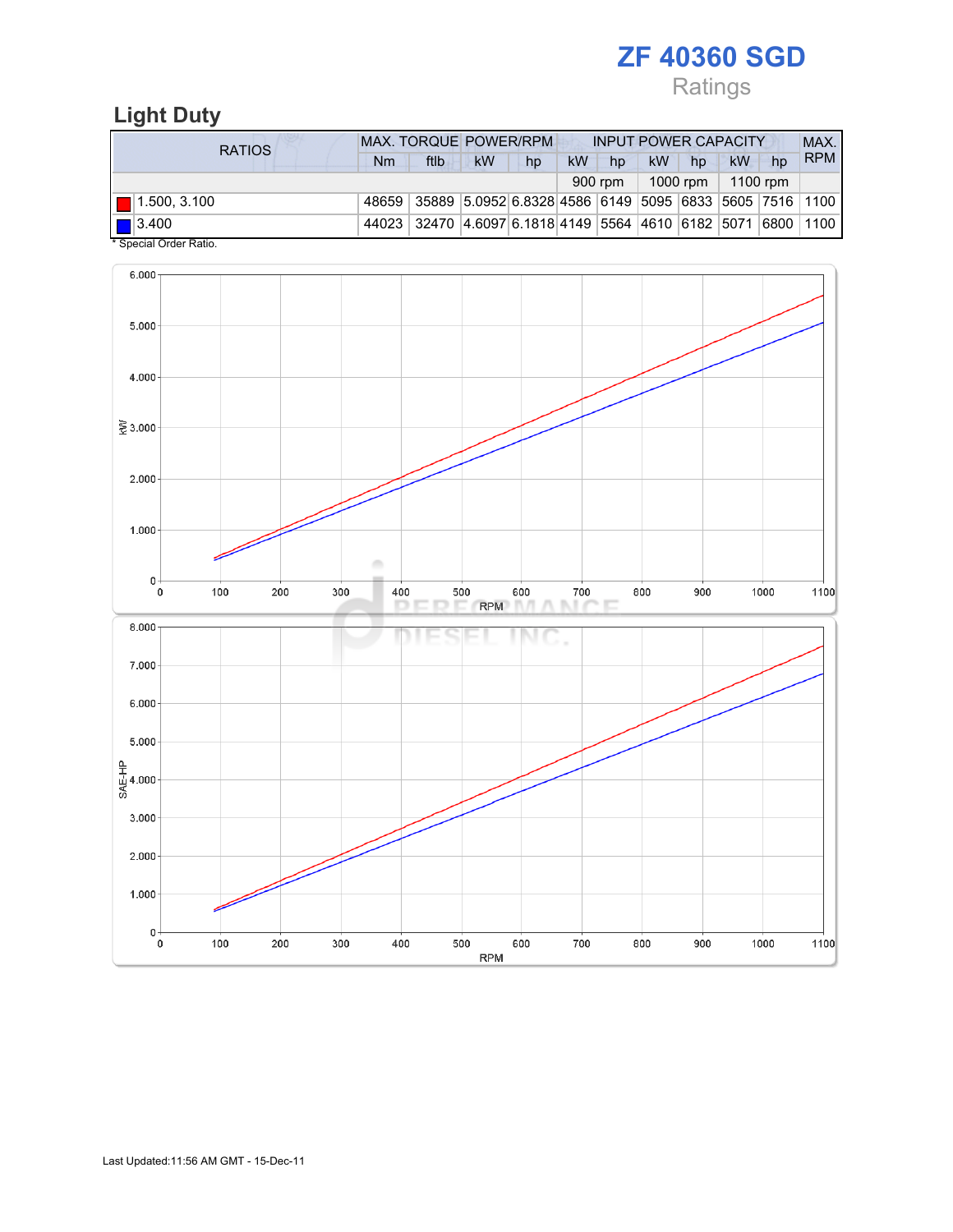## Ratings

### Medium Duty

| RATIOS                             | <b>MAX. TORQUE POWER/RPM</b><br><b>INPUT POWER CAPACITY</b> |                                                                                |    |    |    |         |    |         |          |    | MAX.       |
|------------------------------------|-------------------------------------------------------------|--------------------------------------------------------------------------------|----|----|----|---------|----|---------|----------|----|------------|
|                                    | Nm                                                          | ftlb                                                                           | kW | hp | kW | hp      | kW | hp      | kW       | hp | <b>RPM</b> |
|                                    |                                                             |                                                                                |    |    |    | 800 rpm |    | 900 rpm | 1080 rpm |    |            |
| $\blacksquare$ 1.500, 3.100        |                                                             | 41188 30379 4.3129 5.7837 3450 4627 3882 5205 4658 6246 1080                   |    |    |    |         |    |         |          |    |            |
| $\left  \right $ 3.400<br>$\cdots$ |                                                             | 37263   27484   3.9019 5.2325   3122   4186   3512   4709   4214   5651   1080 |    |    |    |         |    |         |          |    |            |

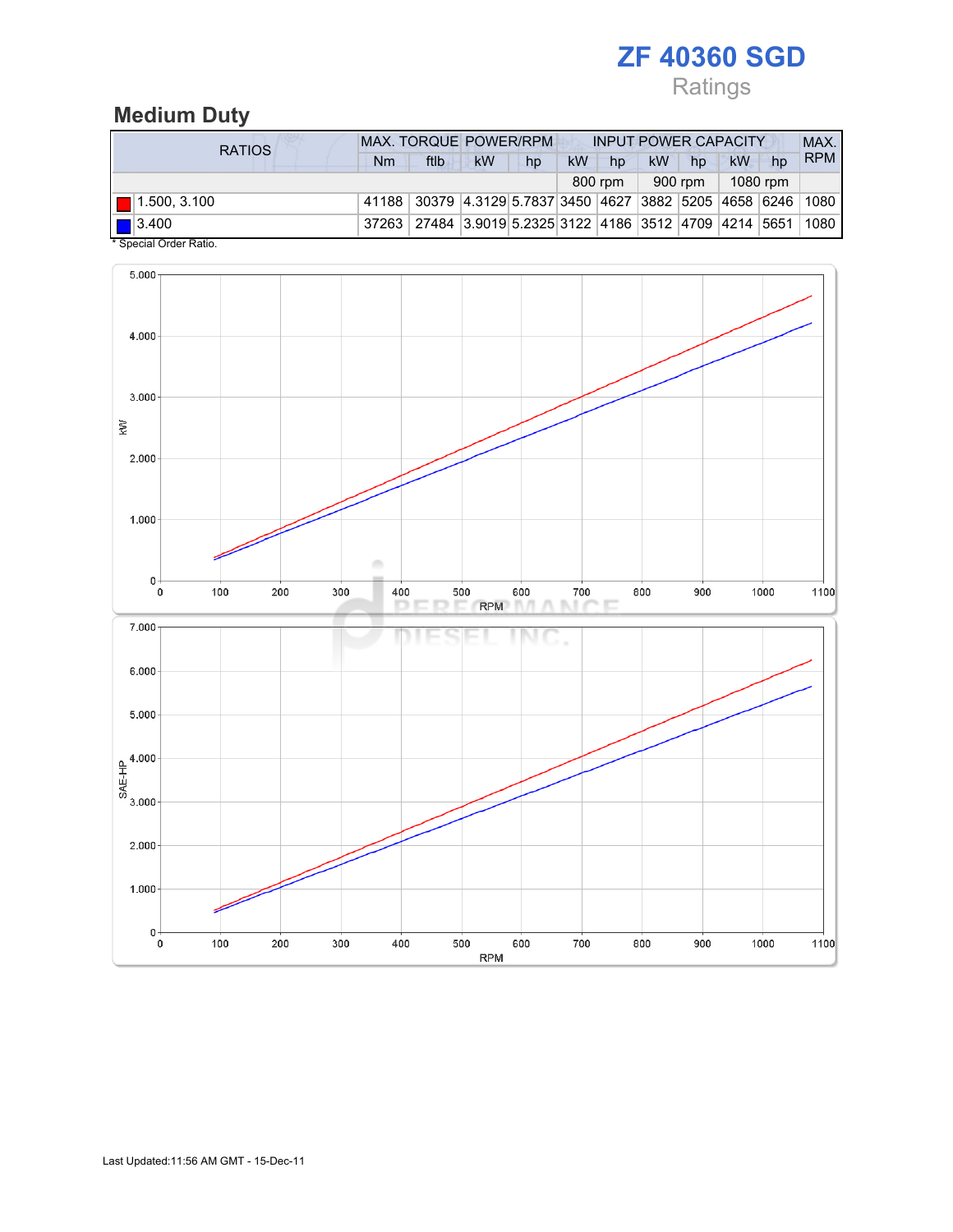## Ratings

## Continuous Duty

| <b>RATIOS</b>                                                                                                                                                                                                                                                                                                                                                                 | <b>MAX. TORQUE POWER/RPM</b><br><b>INPUT POWER CAPACITY</b> |                                                           |    |    |    |         |           |         |         |    | MAX.       |
|-------------------------------------------------------------------------------------------------------------------------------------------------------------------------------------------------------------------------------------------------------------------------------------------------------------------------------------------------------------------------------|-------------------------------------------------------------|-----------------------------------------------------------|----|----|----|---------|-----------|---------|---------|----|------------|
|                                                                                                                                                                                                                                                                                                                                                                               | Nm                                                          | ftlb                                                      | kW | hp | kW | hp      | <b>kW</b> | hp      | kW      | hp | <b>RPM</b> |
|                                                                                                                                                                                                                                                                                                                                                                               |                                                             |                                                           |    |    |    | 700 rpm |           | 800 rpm | 940 rpm |    |            |
| $\blacksquare$ 1.500, 3.100                                                                                                                                                                                                                                                                                                                                                   | 32567                                                       | 24020  3.4102  4.5731  2387  3201  2728  3658  3206  4299 |    |    |    |         |           |         |         |    | 940        |
| $\boxed{ }$ 3.400<br>$*$ $\alpha$ . $\alpha$ . $\alpha$ . $\alpha$ . $\alpha$ . $\alpha$ . $\alpha$ . $\alpha$ . $\alpha$ . $\alpha$ . $\alpha$ . $\alpha$ . $\alpha$ . $\alpha$ . $\alpha$ . $\alpha$ . $\alpha$ . $\alpha$ . $\alpha$ . $\alpha$ . $\alpha$ . $\alpha$ . $\alpha$ . $\alpha$ . $\alpha$ . $\alpha$ . $\alpha$ . $\alpha$ . $\alpha$ . $\alpha$ . $\alpha$ . |                                                             | 29464 21732 3.0852 4.1374 2160 2896 2468 3310 2900 3889   |    |    |    |         |           |         |         |    | 940        |

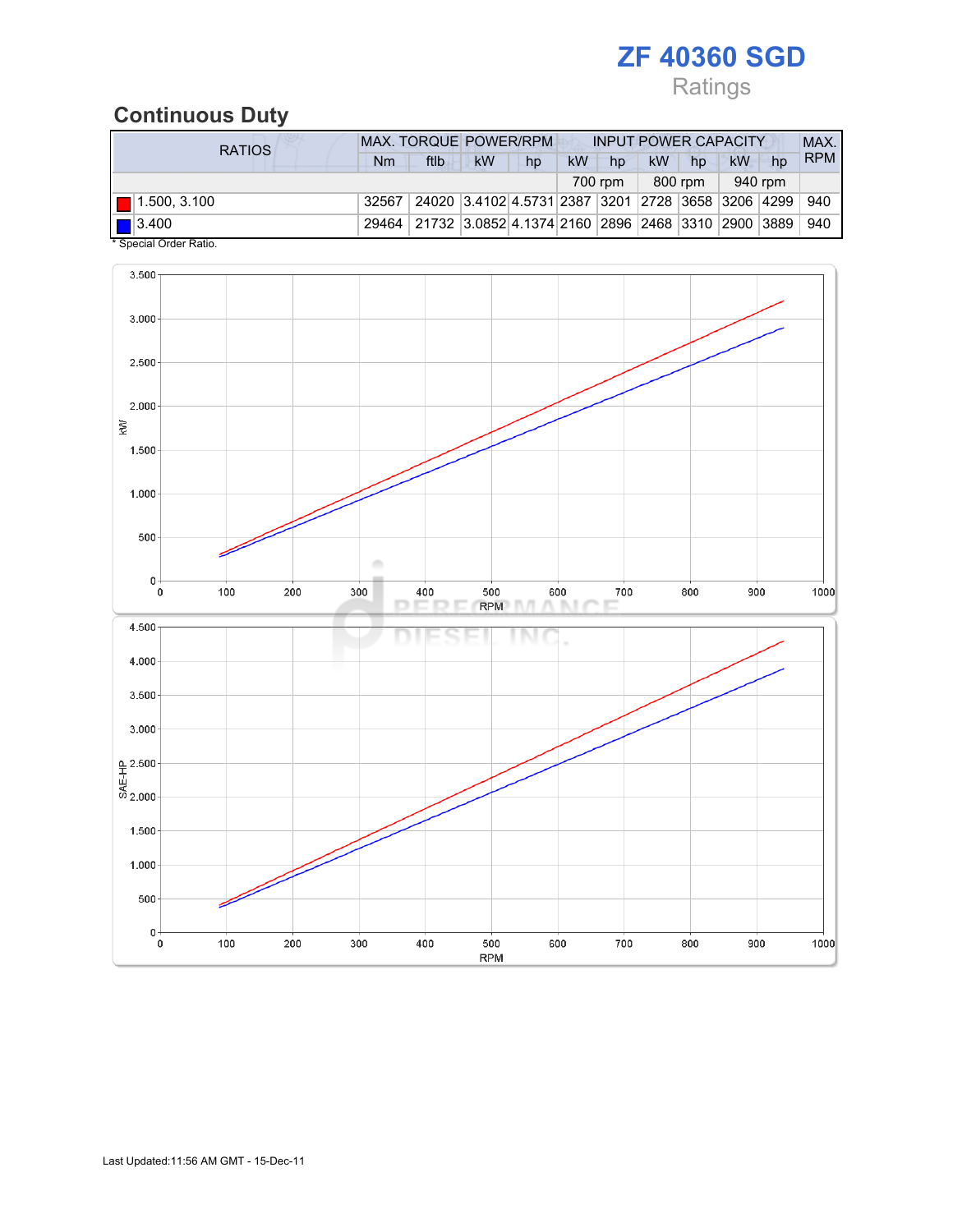**Dimensions** 



| mm (inches)    |                |                                  |                |       |                |                                                                    |                            |  |  |  |
|----------------|----------------|----------------------------------|----------------|-------|----------------|--------------------------------------------------------------------|----------------------------|--|--|--|
| A              | B <sub>1</sub> | B2                               | B <sub>3</sub> | $B_4$ | H <sub>1</sub> | H <sub>2</sub>                                                     |                            |  |  |  |
| 254 (10.0)     |                | 890 (35.1) 890 (35.1) 440 (17.3) |                |       |                | 690 (27.2)   1,288 (50.7)   1,073 (42.2)   845 (33.3)   750 (29.5) |                            |  |  |  |
|                |                | Weight kg (lb)                   |                |       |                |                                                                    | Oil Capacity Litre (US qt) |  |  |  |
| 4,625 (10,196) |                |                                  |                |       | 200 (212)      |                                                                    |                            |  |  |  |
|                |                |                                  |                |       |                |                                                                    |                            |  |  |  |

١F МC

 $C$   $B$   $A$ 

## Output Coupling Dimensions

|    |              |    |              |                   |    |                                                         | <b>Bolt Holes</b> |       |              |  |
|----|--------------|----|--------------|-------------------|----|---------------------------------------------------------|-------------------|-------|--------------|--|
|    |              |    |              |                   |    |                                                         | No.               |       | Diameter (E) |  |
| mm | $\mathsf{I}$ | mm | $\mathsf{I}$ | $\blacksquare$ mm | In | mm                                                      |                   | mm    |              |  |
|    |              |    |              |                   |    | 550   21.7   492   19.4   437   17.2   50.0   1.97   24 |                   | -30.4 | 1.20         |  |